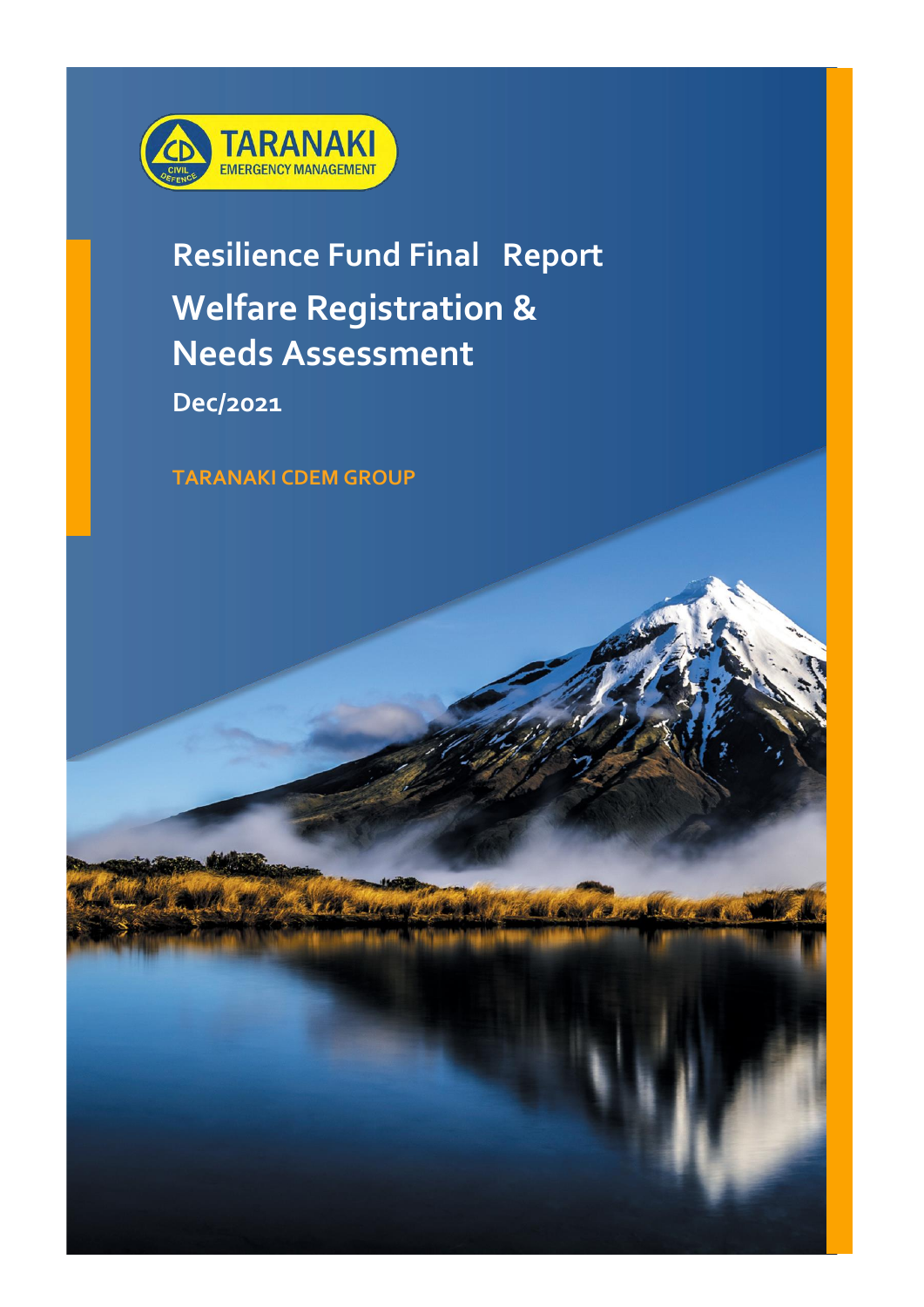| Author     | Kaz Lawson                                         |  |  |  |  |  |
|------------|----------------------------------------------------|--|--|--|--|--|
| Title      | Resilience, Group Welfare Manager, Project Manager |  |  |  |  |  |
| Date       | December 2021                                      |  |  |  |  |  |
|            |                                                    |  |  |  |  |  |
| Reviewer   | Lanne Torres                                       |  |  |  |  |  |
| Title      | Business Analyst, Project Manager                  |  |  |  |  |  |
| Date       | Month Year                                         |  |  |  |  |  |
|            |                                                    |  |  |  |  |  |
| Authoriser | <b>Todd Velvin</b>                                 |  |  |  |  |  |
| Title      | Group Manager                                      |  |  |  |  |  |
| Date       | December 2021                                      |  |  |  |  |  |
|            |                                                    |  |  |  |  |  |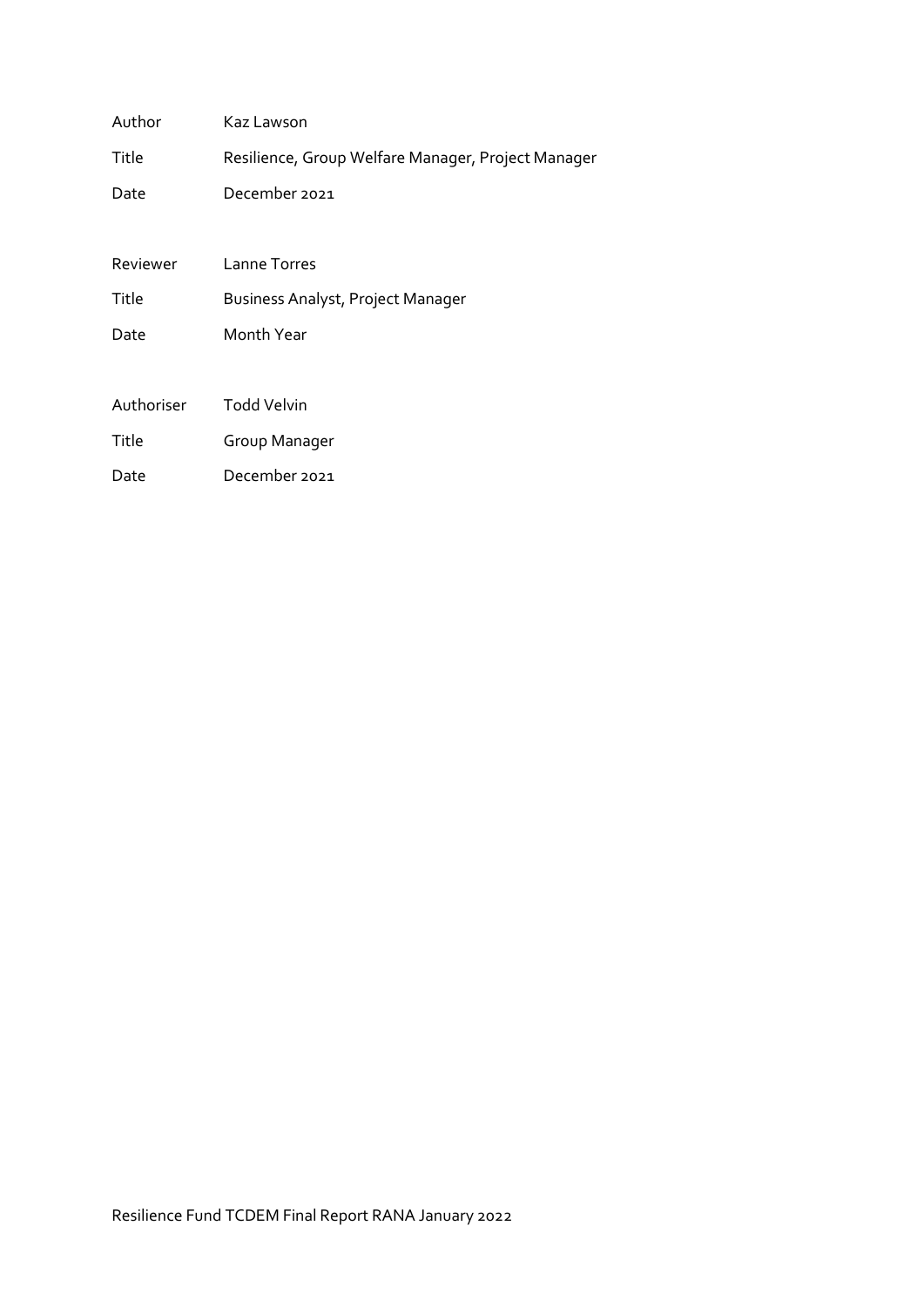# <span id="page-2-0"></span>**Table of contents**

| 1.1 |  |  |  |
|-----|--|--|--|
| 1.2 |  |  |  |
|     |  |  |  |
|     |  |  |  |
|     |  |  |  |
| 1.3 |  |  |  |
| 1.4 |  |  |  |
| 1.5 |  |  |  |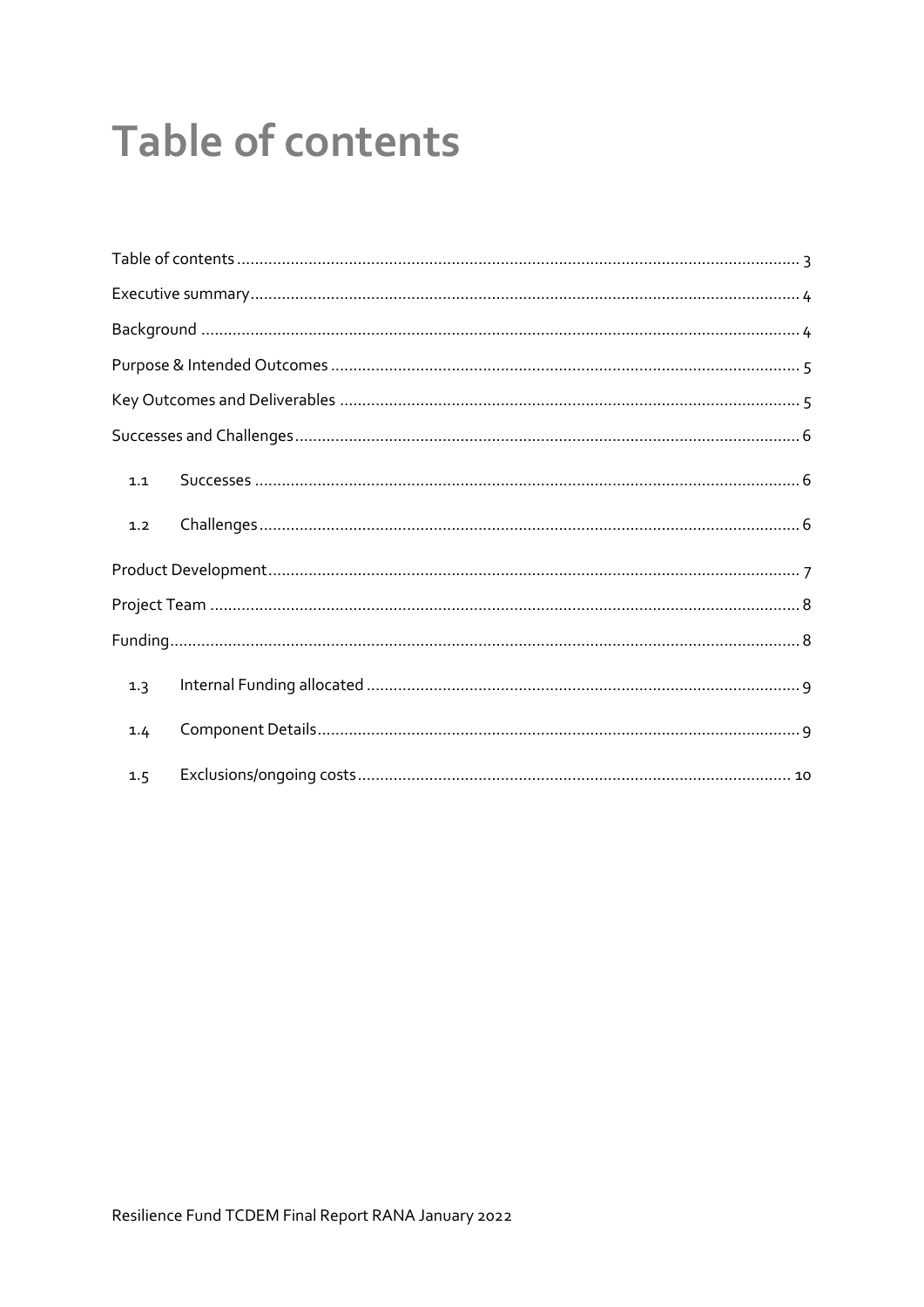## <span id="page-3-0"></span>**Executive summary**

Registration & Needs Assessment provides fundamental information and understanding about individuals, whanau and communities affected by an emergency and their associated needs.

In March 2021, Taranaki CDEM group applied to the Resilience fund to establish an interim registration & needs assessment software application that met the mandatory minimum needs as set by the National Emergency Management Agency (NEMA) as well as the extra needs identified by Taranaki CDEM. This application was successful and an amount of \$30,000.00 was allocated by the CDEM Resilience Fund to the project.

Note: Taranaki CDEM group supports the development and implementation of a national system in the future

# <span id="page-3-1"></span>**Background**

In past emergency events, a crude case management system using excel was implemented to deal with the needs of affected people. However, during the first COVID-19 activation in 2020, it became apparent that due to the overwhelming needs of people affected by the outbreak and lockdowns that occurred, a more sophisticated and manageable system was required to deal with the amount and complexity of the needs that arose.

In response, a custom end-to-end case management system named RANA was built during Covid to fill the gap. The programme, built on a Microsoft Access database platform, utilised data collected through the ArcGIS Survey 123 System to track, manage, and financially account for individuals and whanau needs in an easy, intuitive way.

The system was improved and developed throughout the response to also track finances and claims, manage the needs of local iwi and to capture statistics about the people who were being assisted. The system was a success and has changed the way welfare needs are dealt with in Taranaki.

However, due to a shortage of to Microsoft Access database developers, the system was unable to be maintained going forward and so it was decided that another solution should be sought or that RANA be redeveloped on another system platform that is sustainable for development and support.

Resilience Fund TCDEM Final Report RANA January 2022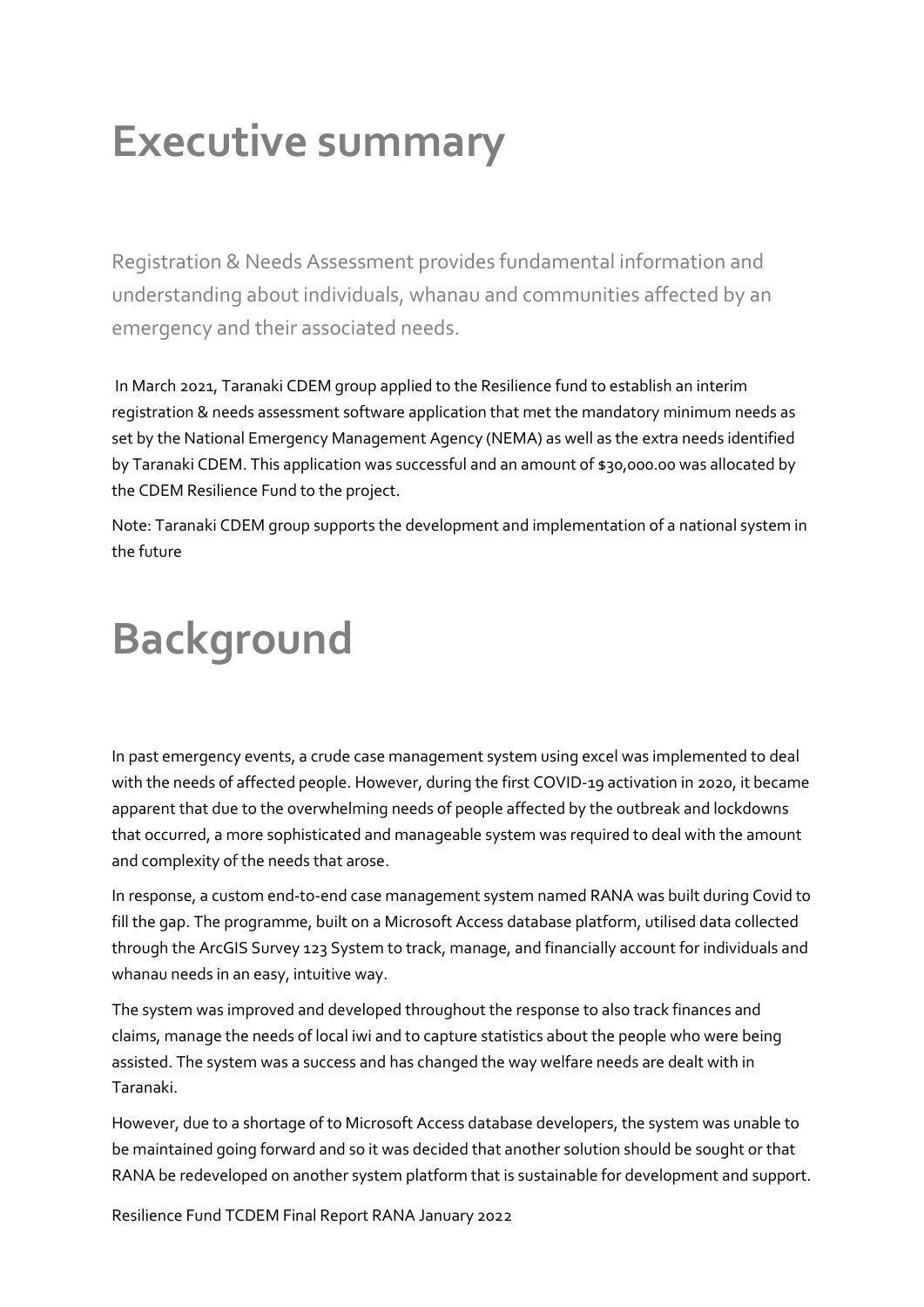## <span id="page-4-0"></span>**Purpose & Intended Outcomes**

- A consistent approach across Taranaki
- An integrated information collection, analysis, and reporting system that places people at the centre of the emergency response
- Ability to analyse, prioritise, coordinate, and manage information to address the specific needs of individuals, whanau and communities.
- Meet the security and privacy requirements outlined by NZ Government
- Meet the reporting requirements required for re-imbursement of claims
- Ensure the applications are flexible and agile enough to manage multiple responses/events
- Learnings and outcomes applicable to all other groups.

## <span id="page-4-1"></span>**Key Outcomes and Deliverables**

• Scope of project mapped

.

- Identification of system specifications/requirements for users via interview with BTG Project Lead
- Engagement with appropriate providers, these included Otago CDEM Group, Northland CDEM Group and New Plymouth District Council (NPDC) Business Technical Group (BTG) team
- Research and assess solutions off the shelf and bespoke  $4$  systems were investigated D4H, Northland bespoke system, Awhina and RANA, Taranaki CDEM groups system developed during 2020 COVID-19 response
- Present results for decision to progress at this point a business case was presented to the BTG team at NPDC for the redevelopment and enhancement of RANA.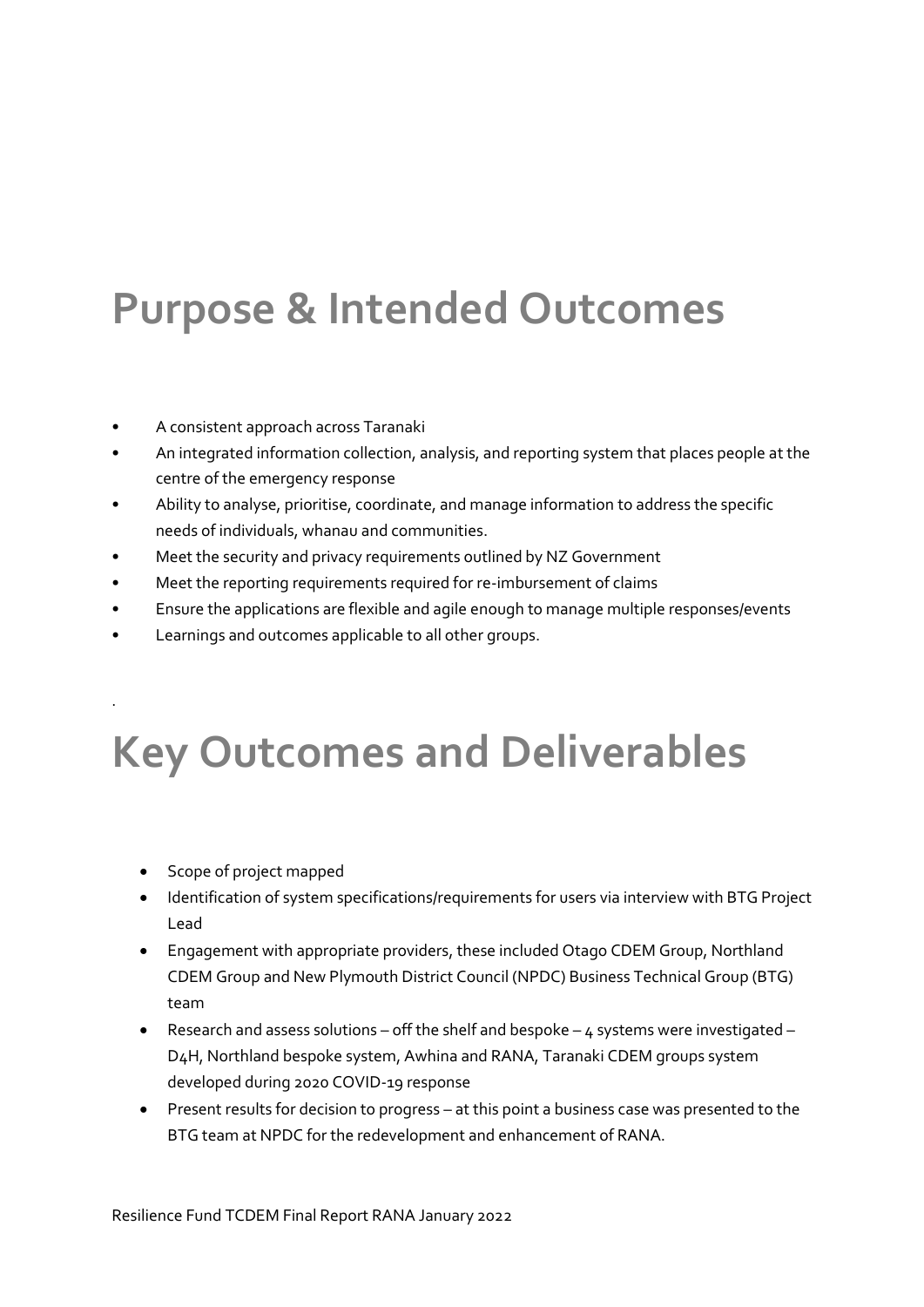- Develop and design Lanne Torres (NPDC BTG analyst) assigned as technical lead, external contractor (Spark) engaged to undertake the work.
- Test
- Implement

### <span id="page-5-0"></span>**Successes and Challenges**

### <span id="page-5-1"></span>1.1 Successes

- $\triangleright$  Enhancement of a known system that performed well
- ➢ Agreement by NPDC to host, support and maintain going forward
- $\triangleright$  Original system designer oversaw the project technically which provided a successful interface with the external contractor, saving time and money
- ➢ Manual tasks and complexities have been removed from the system/process with automation of some tasks now established

### <span id="page-5-2"></span>1.2 Challenges

- $\triangleright$  Delays due to COVID-19 restrictions and workload stress within NPDC and the Group Welfare Coordinator.
- ➢ Uncertainty at the beginning of the project about commitment of support from the BTG team at NPDC which resulted in delays.
- ➢ Budget allocation prioritisation for system components to realise as much functionality as possible.
- ➢ A number of system enhancements that were identified during the process have not been realised as they fell outside of the original scope/budget.

Resilience Fund TCDEM Final Report RANA January 2022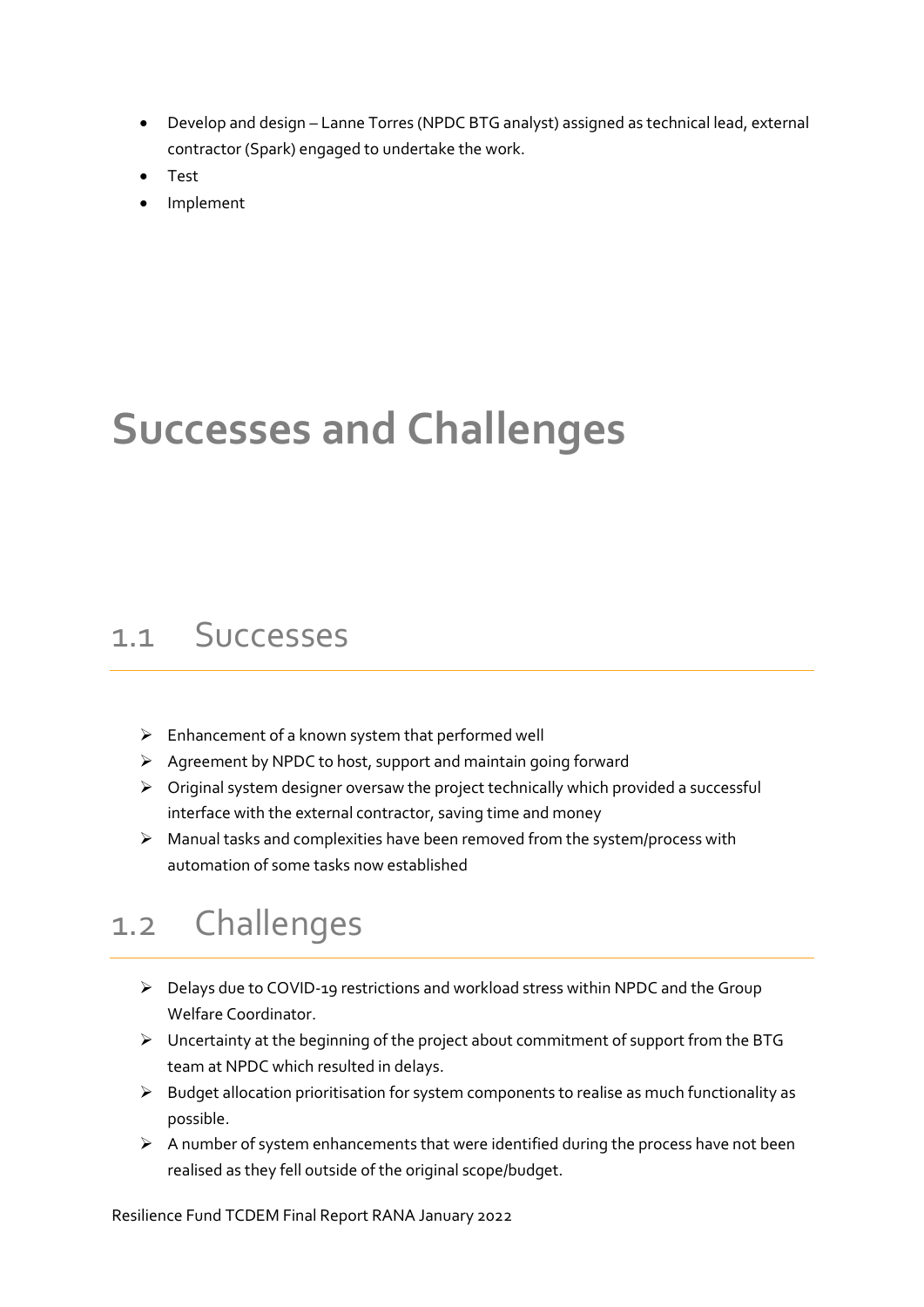### <span id="page-6-0"></span>**Product Development**

### **RANA Platform Replacement Project**

\* Retter supported platform – from MS Access to Power Platform

\* Automated process - removal of manual export/import tasks \* Scalable to link with LINZ Address API integration

\* Usable for any Civil Defence incident (not just Covid) \* Inclusion of Animal Welfare in the process

\* No limit in the number of people registered on the case \* Future-proof: Questionnaire for Maori, Rural and SIQ

\* Survey data saved real-time with no data transformation required

### Functionality and System Design

#### PROJECT OBJECTIVE

#### **New RANA Functionality**

\* Survey - ability to use the survey for multiple events and available on both mobile and desktop version

- \* Case management processing of the survey results, delivery of the needs with built-in case stats dashboard;<br>high priority cases tagged; track accommodation resource requests
- \* Financials stores invoice/expense information against cases and all other expenses related to the response<br>useful for any reimbursements; stores supplier information

\* Reporting – reports showing a summary of financials by expense type, list of ongoing deliveries ongoing deliveries,<br>cases/individuals still in accommodation, case stats report for CDEM Taranaki's Iwi Liaison Officers to

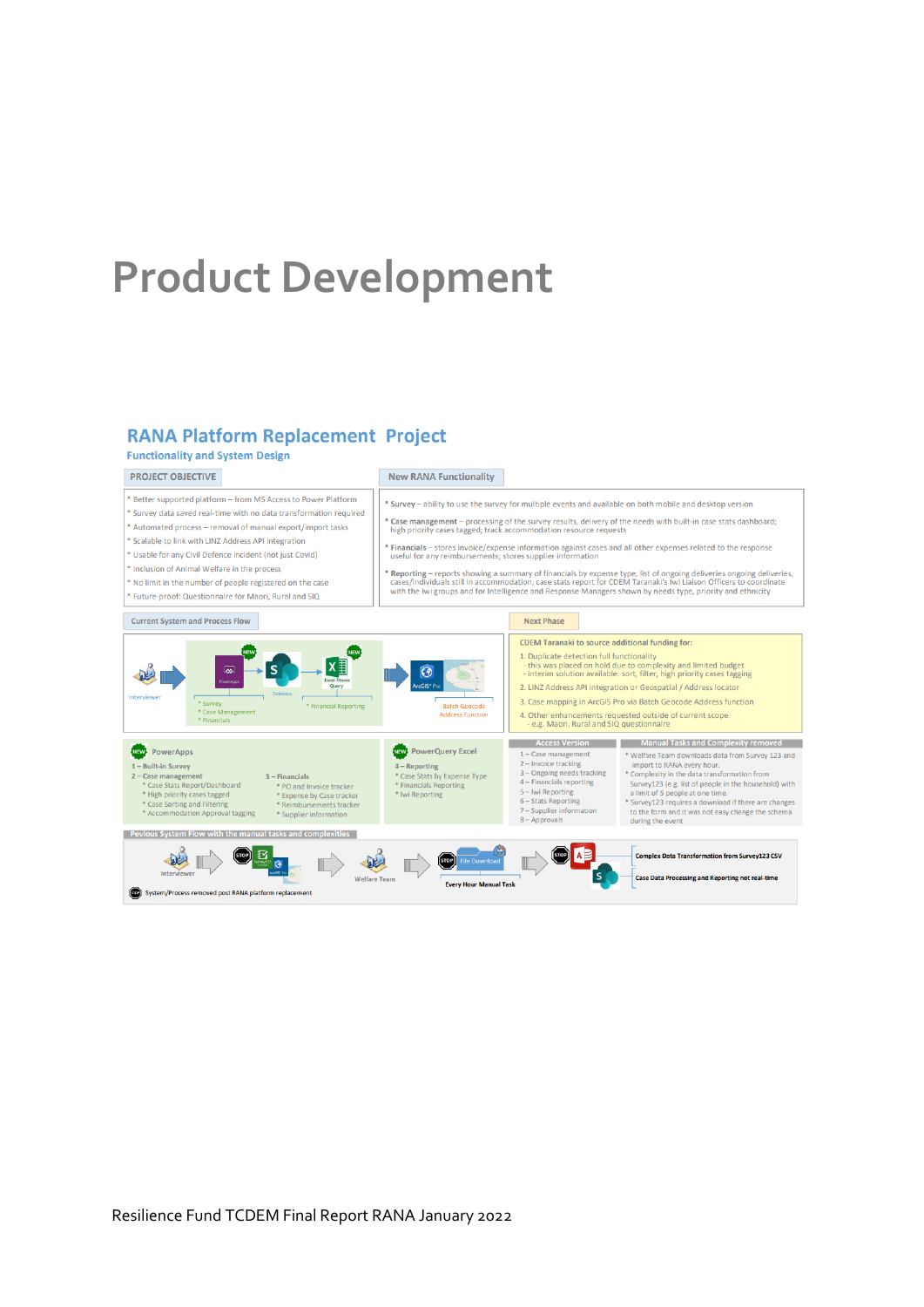## <span id="page-7-0"></span>**Project Team**

| <b>Project Sponsor</b>                                                                                       | Todd Velvin, Taranaki Group Manager            |  |  |  |  |
|--------------------------------------------------------------------------------------------------------------|------------------------------------------------|--|--|--|--|
| <b>Project Lead</b>                                                                                          | Kaz Lawson, Resilience & Group Welfare Manager |  |  |  |  |
| <b>Project Manager</b>                                                                                       | Lanne Torres, Analyst BTG NPDC                 |  |  |  |  |
| Other Project Members TEMO staff, Welfare Coordination Group, Rural<br>Coordination Group, BTG support staff |                                                |  |  |  |  |
| <b>External Contractor</b>                                                                                   | <b>Spark</b>                                   |  |  |  |  |

A number of modes of engagement were utilised throughout the project to connect with various stakeholders including surveys, agenda topics at meetings, presentations, feedback sessions, zoom meetings, email, demonstrations etc. The project team came together at various points throughout to discuss progress and demonstrate milestones for feedback. Project Manager, Lanne Torres was the liaison between TEMO and the external contractor, Spark.

# <span id="page-7-1"></span>**Funding**

Taranaki CDEM group was granted \$30,000.00 by the CDEM Resilience Fund to establish an interim Welfare Registration and Needs Assessment software application. A number of initial deliverables i.e., project scope, identifying system specifications and requirements for user, research, and assessment of solutions, have been underwritten by the Group and the NPDC BTG team with the bulk of funding allocated against Development/ Design and testing.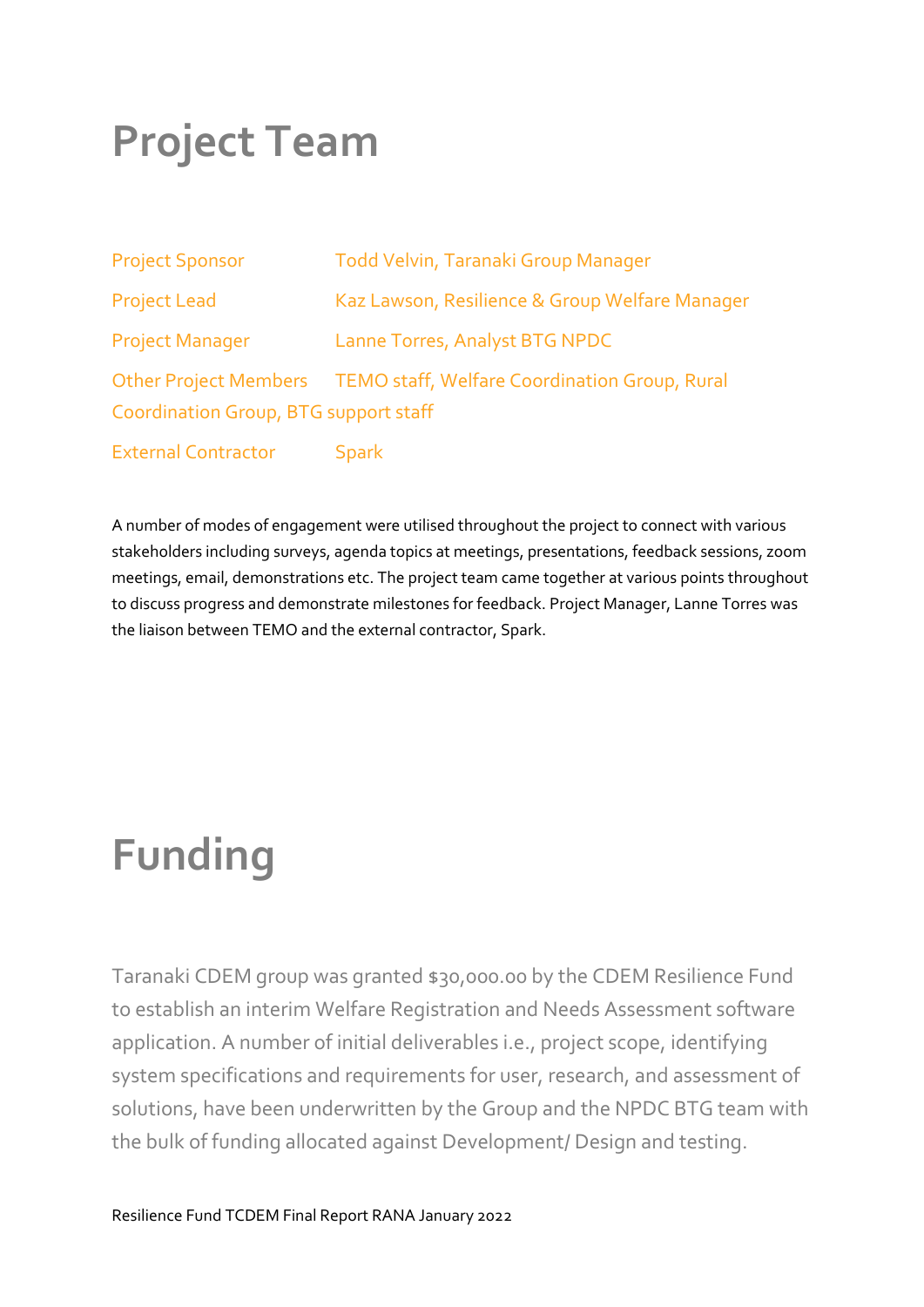Development & Design phase of the project was divided into functional system components for ease of management and visibility of budget allocation which was charged at an hourly rate by the external provider.

| <b>Activity</b>                     | <b>Expenditure</b><br>to Date | <b>Budget to</b><br>date | <b>Full Year</b><br><b>Budget</b> | <b>Budget</b><br>Forecast | Variance |
|-------------------------------------|-------------------------------|--------------------------|-----------------------------------|---------------------------|----------|
| <b>Survey Form</b>                  | \$7500.00                     | \$7500.00                | \$7500.00                         | \$7500.00                 | Nil      |
| Case<br>Management                  | \$7500.00                     | \$7500.00                | \$7500.00                         | \$7500.00                 | Nil      |
| <b>Financial</b><br><b>Tracking</b> | \$7500.00                     | \$7500.00                | \$7500.00                         | \$7500.00                 | Nil      |
| Reporting                           | \$7500.00                     | \$7500.00                | \$7500.00                         | \$7500.00                 | Nil      |

### <span id="page-8-0"></span>1.3 Internal Funding allocated

TEMO and NPDC BTG staff time not included in the above expenditure across the project is estimated to be \$20,000.00 and accounted for over 500 hours. This allocation does include staff time from Northland CDEM Group or Otago during the research and assessment phase.

### <span id="page-8-1"></span>1.4 Component Details

*Case management* with ongoing needs tracking (cases in accommodation and delivery of household goods and services)

*Financials* - Invoice tracking (useful for claims/reimbursements) and Financials reporting

*Stats Reporting* – e.g., open and completed case count, Iwi related cases

*Supplier information* - stores supplier information against raised Purchase Order for staff to easily contact suppliers and linkage to the Finances

*Survey Form* (previously ArcGIS Survey 123) - included in the new RANA for survey input to be made available real-time on the case management removing the manual upload process every hour

### <span id="page-8-2"></span>1.5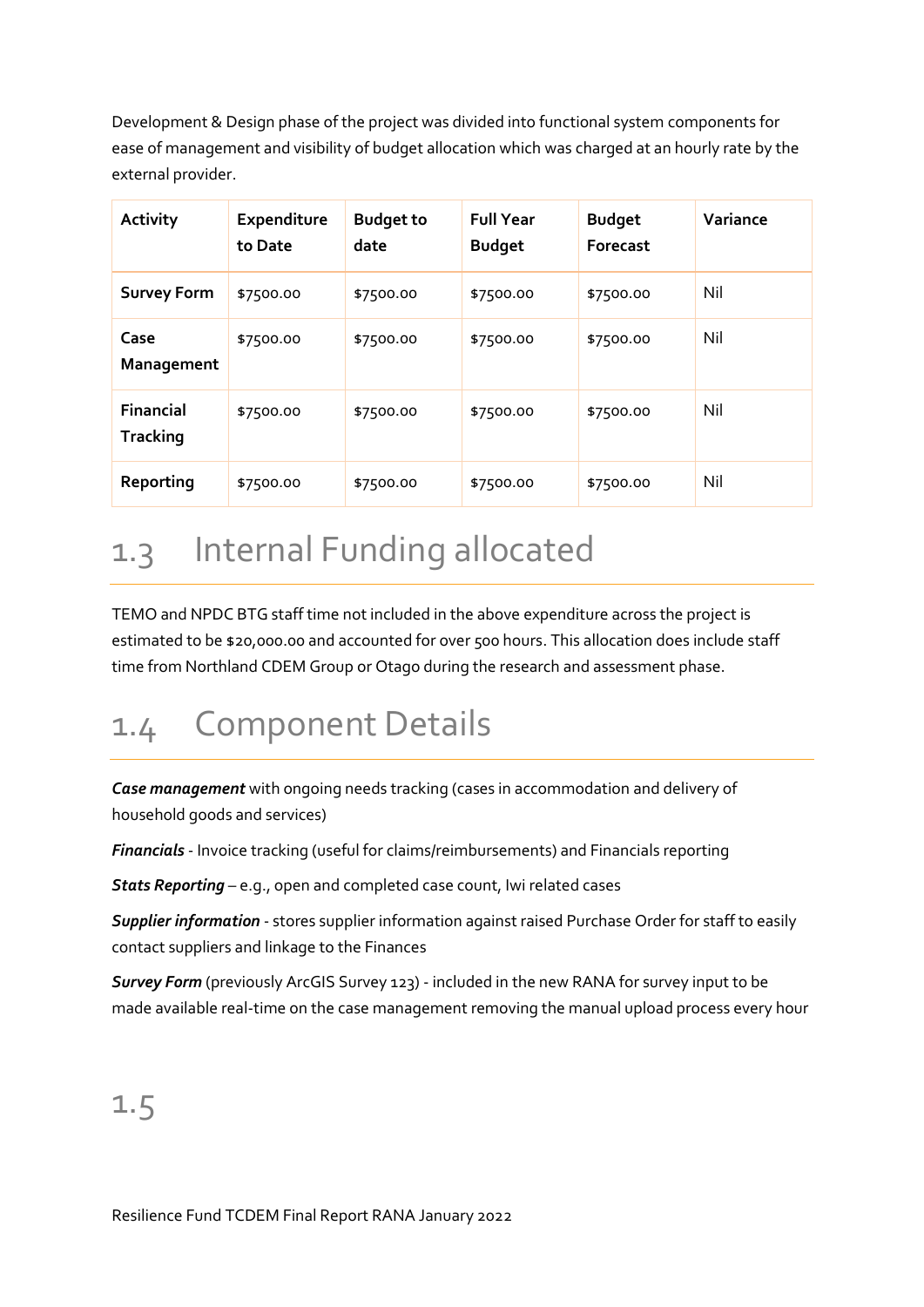### 1.6 Exclusions/ongoing costs

The scope of the project did not include training of staff/volunteers across the region, this cost will be included in capability budget and is an ongoing cost.

Associated costs of presentation to NEMA/other groups.

There were several enhancements to the system identified across the project which fell outside of the original scope for which additional funding would be required.

❖ Duplicate detection full functionality – placed on hold due to complexity and budget. An interim solution has been put in place using filters and high priority case tagging.

- ❖ LINZ Address API integration or Geospatial/Address locator
- ❖ Case mapping in ArcGIS Pro via Batch Geocode Address function
- ❖ Iwi, Rural, needs assessment surveys add ons to master survey, and secure areas within the system.
- ❖ External integration.
- ❖ Hosting/maintenance of system outside of region